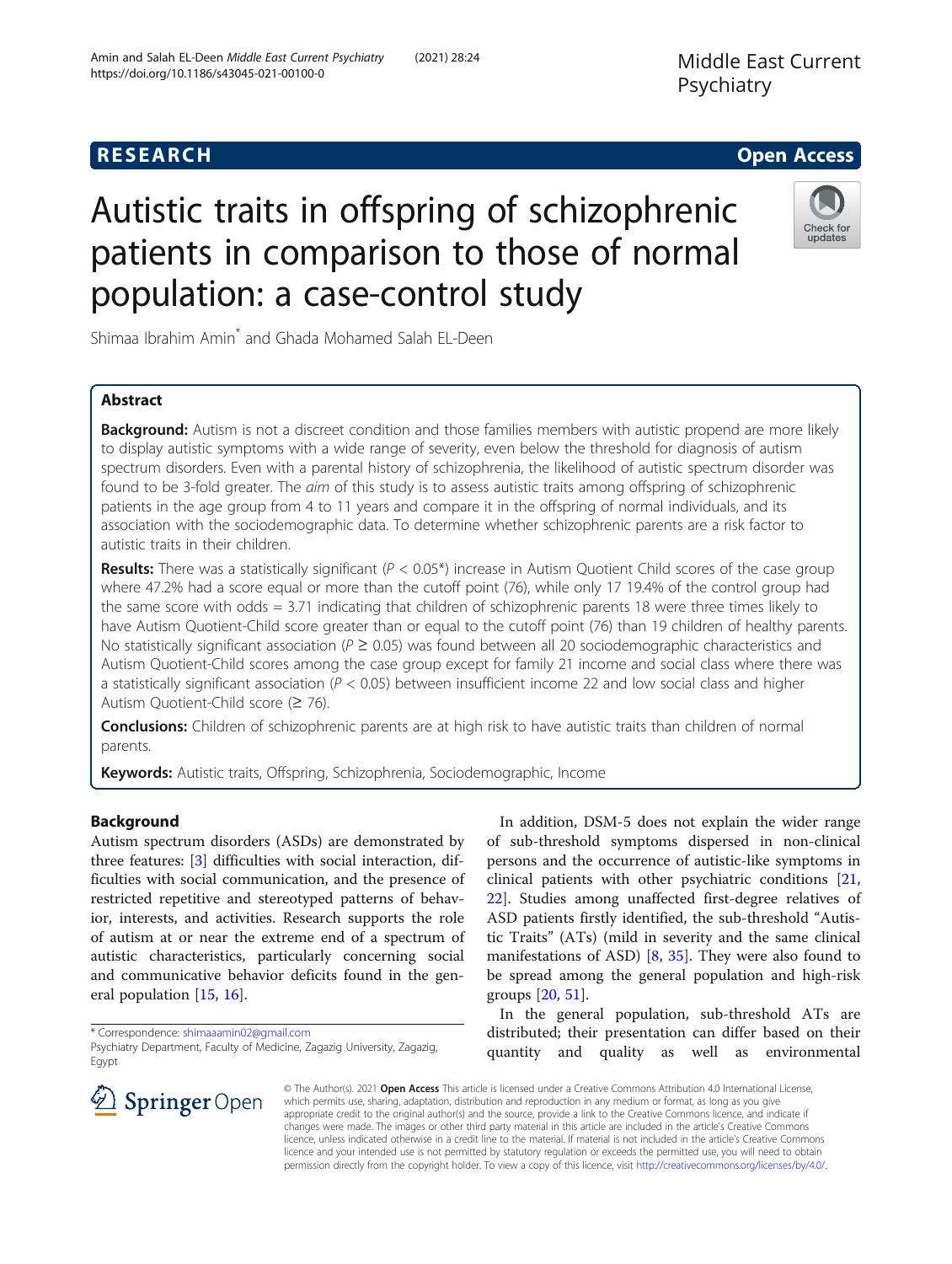interaction; ASD phenotypes are the tip of the iceberg of many potential psychiatric expressions within fullthreshold manifestations (e.g., schizophrenia, bipolar disorder, eating disorders, borderline personality underlying the autism spectrum). This fact is well expressed in the prevalence of ASD comorbidities and the high prevalence of ATs in clinical cases [\[4](#page-9-0), [22](#page-10-0)].

Knowing ATs and their neurobiology can be the basis for atypical behaviors associated with independent thinking and originality, as well as subjective feelings of individuality and others. These personality traits constitute both a possible life event vulnerability factor and a potential hyper-adaptive element for particular areas of interest and activities. ATs may describe the cognitive restructuring and problem-solving processes of those individuals who do not share their group's vision but are a mixture of special skills and weaknesses [\[20](#page-10-0), [25\]](#page-10-0).

On the other hand, the tangled connection between autism spectrum, stressful events, and mood symptoms may be of explicit interest in explaining the role of life events in impacting on the illness psychopathology [\[12](#page-10-0), [19](#page-10-0), [23\]](#page-10-0).

With numerous genetic and environmental factors affecting disease risk, autism spectrum disorder and schizophrenia have complex inheritance patterns. In the etiology of both conditions, ample evidence has shown that genetic factors play a role. While clinically distinct disorders are ASD and schizophrenia, available evidence indicates that genetic overlap is present. In the general population, these conditions occur at a higher rate than predicted [\[14\]](#page-10-0).

Schizophrenia in parents is a substantial risk factor for ASD in siblings, and exposure to schizophrenia in siblings is also a major risk factor for ASD. In other words, with history of schizophrenia in the parents, the risk of ASD was 2.9 times greater in both the Stockholm County cohort and the Swedish national cohort [\[53\]](#page-11-0).

Therefore, we aimed to determine whether schizophrenia in the parents is a risk factor of autistic traits in their children in comparison with normal individuals using the Autism Spectrum Quotient-Children's version (AQ-Child) questionnaire and its association with the sociodemographic data.

# Methods

#### Study design and setting

A case-control study was performed from May 2020 to October 2020 in the Psychiatric Department of Zagazig University Hospitals, Zagazig City, Sharkia Governorate, Egypt. The sample was selected randomly from the offspring of schizophrenic patients attending the outpatient clinic or admitted to the psychiatric department (cases group) and from offspring of the normal populations (control group). All participants were screened

according to the defined inclusion and exclusion criteria to determine eligibility for participation in the research.

The sample size was calculated by open Epi according to the following: percent of autistic symptoms among the normal population was 2.7% [\[41\]](#page-10-0) and among schizophrenic parents was 55.6%  $[49]$  so at the power of study 99% and CI 99%, the sample size was calculated to be 72 (36 cases and 36 controls).

#### Inclusion criteria

Cases are offspring of schizophrenic patients in the outpatient clinic or admitted to the psychiatric department, of both sexes, from 4 to 11 years of age, who had only one parent with schizophrenia. Controls are children of normal parents from the general population, aged from 4 to 11 years.

#### Exclusion criteria

Offspring out of the determined age group, with psychiatric disorders or intellectual disabilities, with any organic disorder affecting mentality, or whose both parents were schizophrenic, were excluded.

#### Methods

The healthy spouse was asked to fill a semi-structured questionnaire designed to collect the following: sociodemographic data of the child and his or her family (child's name, age, gender, residence, education, social status, age of the parents, the occupation of the parents, and their education); medical, neurological, and psychiatric history; history of schizophrenia in one of the parents of the child (duration of the disorder, compliance on treatment, and the subtype of the schizophrenia). Schizophrenia was diagnosed according to the DSM-IV-TR criteria. To rule out any neurological and metabolic conditions and brain injuries, physical and neurological examinations were performed.

Before applying the AQ-Child questionnaire on the children of the schizophrenic parents, mental retardation was excluded by applying the Stanford-Binet Intelligence scale, fifth edition [[44](#page-10-0)].

The AQ-Child is a 50-item questionnaire reported by the parents; it was developed to find out the autistic traits in children, aged 4 to 11 years. Items were formulated to produce a nearly equivalent agree/disagree response to avert bias in response. It is formed of a series of descriptive statements intended to test five areas of functioning related to autism and the wider phenotype: social abilities (items 1, 11, 13, 15, 22, 36, 44, 45, 47, and 48), attention switching (items 2, 4, 10, 16, 25, 32, 34, 37, 43, and 46), imagination (items 3, 8, 14, 20, 21, 24, 40, 41, 42, and 50), details attention (items 5, 6, 9, 12, 19, 23, 28, 29, 30, and 49), and communication (items 7, 17, 18, 26, 27, 31, 33, 35, 38, and 39); each of these functions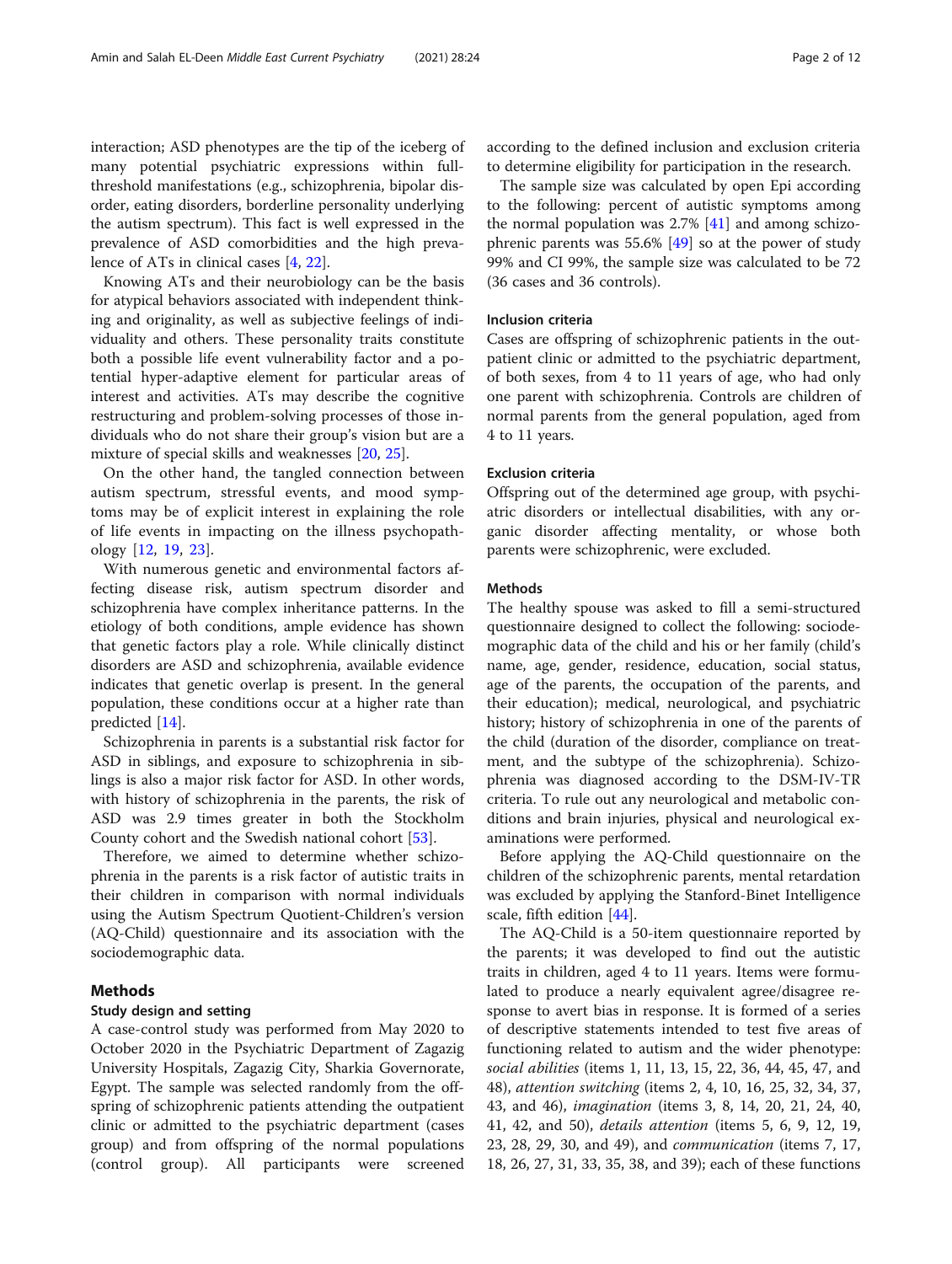is represented by ten questions. High scoring is compatible with more "autistic-like" behavior [\[5\]](#page-10-0).

Items are rated as 1 for an answer in the "autistic" direction and 0 for a "non-autistic" response in the scoring system of Baron-Cohen et al. [[7\]](#page-10-0). In our research, the response scale depended on the scoring scheme utilized in the most recent AQ-Adult studies [[27\]](#page-10-0), in which the response scale is considered a four-point Likert scale. Parents rated the extent to which they agree or not agree with the children's information in the following response categories: definitely agree represented by 0, slightly agree represented by 1, slightly disagree represented by 2, and disagree represented by 3. As required, these items were reversely scored. This technique was used when it was thought that additional data was used in the extent of endorsement of each item and was thus maintained. Total AQ scores were represented by the summation of each item score. By summation of each item score, total AQ scores were represented as 0 for minimum AQ score that indicates the absence of autistic traits and 150 for maximum score that indicates the full presence of all autistic items [\[5](#page-10-0)].

Both high sensitivity (95%) and high specificity (95%) presented by a score of 76. With the cutoff of 76, control girls was fewer than 2% and 7% of control boys scored at or over the autism spectrum conditions (ASC) cutoff, while 95% of children with Asperger syndrome (AS)/ high-functioning autism (HFA) and 95% of autistic children scored at or over this cutoff [[5\]](#page-10-0). When using some cutoff to indicate diagnosis, caution should be used because the diagnosis does not depend on an absolute score but on impairments that the traits contribute to in their everyday functioning [\[2](#page-9-0)].

If the resulting AQ score was at or above 76, then follow-up with a medical practitioner (psychiatrist) is needed to perform further tests to confirm the diagnosis of ASD or Asperger's syndrome [\[54](#page-11-0)].

In this research, a qualified translation center translated the AQ-Child to Arabic (CITA: Italian Center for Translation). Thereafter, another qualified professional center retranslated it into English, and a comparison was made between this English version and the original (English) AQ-Child's version. Cronbach's α coefficients were estimated and it was high ( $\alpha = 0.8$ ). The AQ-Child Arabic version was validated by three professors of psychiatry (face validity). After that, the total score of the Arabic version of the AQ-Child was compared with each part of it to test the internal consistency.

#### Statistical analysis

The mean, standard deviation (SD), and range are being analyzed by SPSS software (ver. 20). The nominal variables are being represented in the form of percentages and frequencies. The  $t$ -test and chi-square are being

used for quantitative and qualitative data, respectively. Correlation coefficient test  $(r)$  was used to correlate the illness duration of schizophrenic parents and Autism Quotient (AQ)-Child score.

#### Results

A total of 72 children were included in this research who are divided into two groups: a case group composed of 36 children with only one schizophrenic parent and a control group composed of 36 children with healthy parents. Sociodemographic data of both groups showed that there was no statistical significant difference ( $P \ge 0.05$ ) between them, confirming they are matched. The highest proportion of case group had child age > 7–11 years (77.8%), male child sex (55.6%), primary child education (69.5%), fathers' age 40–59 years (58.3%), mothers' age 40–59 years (50%), uneducated fathers (72.2%), uneducated mothers (63.9%), working fathers (58.3%), not working mothers (91.7%), insufficient family income (66.7%), and low social class (77.8%); also, the highest proportion of the control group had similar distribution as follow: 86.1%, 52.8%, 80.6%, 52.8%, 50%, 52.8%, 58.3%, 61.1%, 80.6%, 52.8%, and 88.9%, respectively (Table [1](#page-3-0)).

Regarding clinical characteristics of schizophrenic parents, the mean illness duration was  $9.03 \pm 7.16$  years and about two thirds of them (69.4%) had range duration of illness from 1 to 10 years. More than half of schizophrenic parents were mothers (55.6%) and 41.6% of them had a positive family history, and the majority of them had undifferentiated schizophrenic subtype, incompliant treatment, and negative consanguinity with 72.2%, 86.1%, and 83.3%, respectively (Table [2\)](#page-4-0).

On comparing Autism Quotient-Child scores among the studied groups, we found there is a statistically significant difference ( $P < 0.05^*$ ) between the two groups (case and control) where (47.2%) of the case group had score equal or more than the cutoff point (76) and only (19.4%) of the control group had the same score with odds = 3.71 indicating that children of schizophrenic parents were nearly four times ( $OR = 3.71$ ) more likely to have autistic traits than children of healthy parents (Table [3\)](#page-4-0).

Among the case group, there is a significant association ( $P < 0.05$ ) between family insufficient income and low social class and higher incidence of autistic traits (AQ-Child score  $\geq$  76). Besides, the highest proportion of older age children (7–11 years), preparatory education, older age fathers ( $\geq 60$  years), older age mothers (o 60 years), uneducated fathers, uneducated mothers, nonworking fathers, and non-working mothers associated with higher AQ-Child score ( $\geq$  76) but with no statistically significant value (Table [4\)](#page-5-0).

On assessing the relationship between clinical characteristics of schizophrenic parents and AQ-Child score among the case group, we detected that children of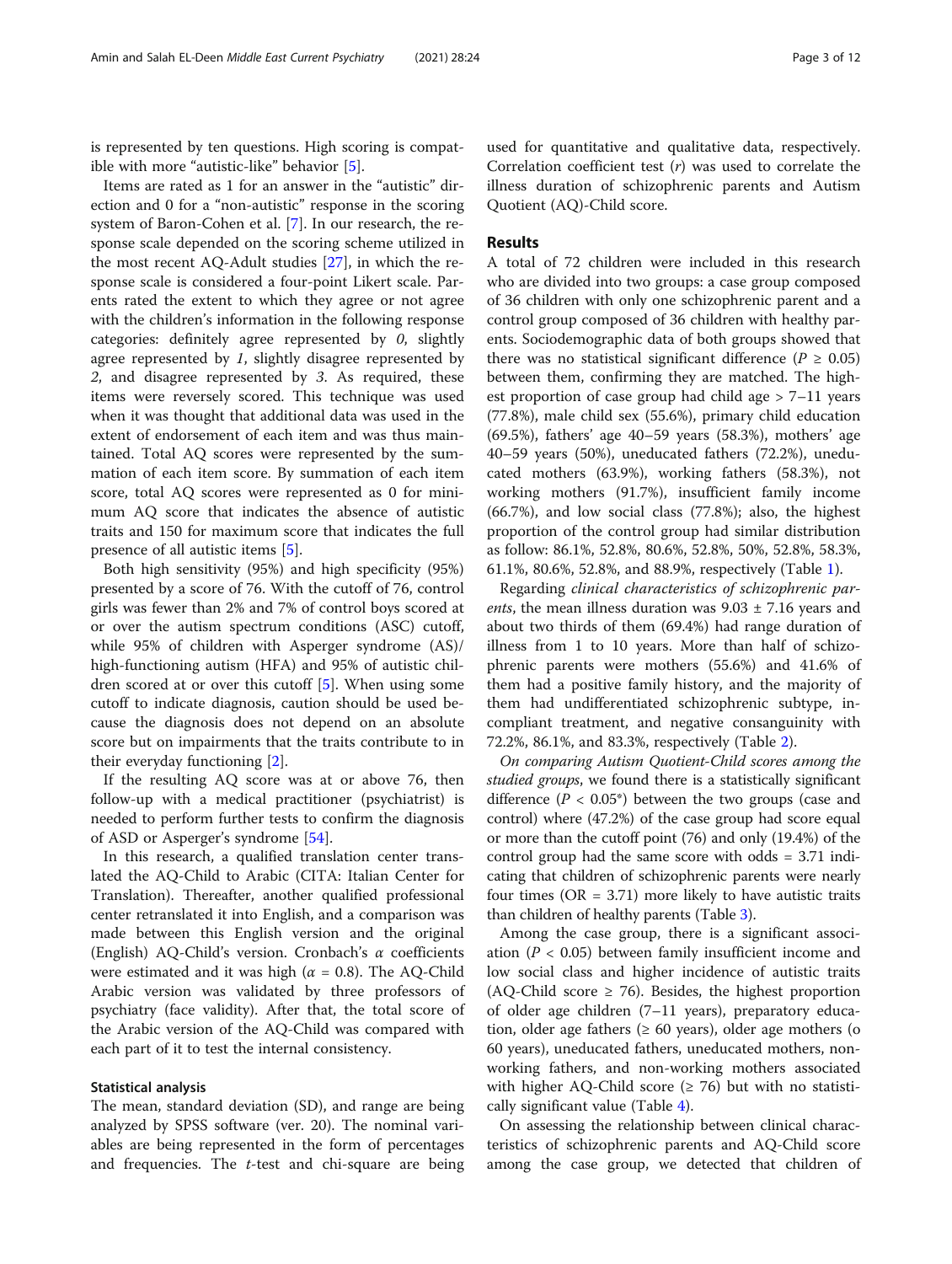| Characteristics              | Case group ( $n = 36$ ) | Control group ( $n = 36$ ) | Test                 | P value |
|------------------------------|-------------------------|----------------------------|----------------------|---------|
| Child age (years)            |                         |                            |                      |         |
| Mean ± SD (range)            | $9.10 \pm 2.28(4 - 11)$ | $9.80 \pm 1.98 (4 - 11)$   | $-1.39a$             | 0.167   |
| $4 - 7$                      | 8 (22.2%)               | 5 (13.9%)                  | $0.845^{\rm b}$      | 0.358   |
| $> 7 - 11$                   | 28 (77.8%)              | 31 (86.1%)                 |                      |         |
| Child sex, No. (%)           |                         |                            |                      |         |
| Male                         | 20 (55.6)               | 17(47.2)                   | 0.500 <sup>b</sup>   | 0.479   |
| Female                       | 16 (44.4)               | 19 (52.8)                  |                      |         |
| Child education, No. (%)     |                         |                            |                      |         |
| Uneducated                   | 5(13.9)                 | 3(8.3)                     | $1.272$ <b>b</b>     | 0.736   |
| Kindergarten                 | 2(5.5)                  | 1(2.8)                     |                      |         |
| Primary                      | 25 (69.5)               | 29 (80.6)                  |                      |         |
| Preparatory                  | 4(11.1)                 | 3(8.3)                     |                      |         |
| Fathers' age (years)         |                         |                            |                      |         |
| Mean ± SD (range)            | $47.3 \pm 10.7$ (20-65) | 44.1 $\pm$ 10.0 (22-65)    | $1.322^{\text{a}}$   | 0.191   |
| $20 - 39$                    | 11 (30.6%)              | 15 (41.7%)                 | 1.382 <sup>b</sup>   | 0.501   |
| $40 - 59$                    | 21 (58.3%)              | 19 (52.8%)                 |                      |         |
| $\geq 60$                    | $4(11.1\%)$             | 2(5.5%)                    |                      |         |
| Mothers' age (years)         |                         |                            |                      |         |
| Mean ± SD (range)            | $39.4 \pm 13.8$ (20-61) | 40.5 $\pm$ 14.3 (20-60)    | $-0.34$ <sup>a</sup> | 0.731   |
| $20 - 39$                    | 15 (41.7%)              | 13 (36.1%)                 | $0.643^b$            | 0.725   |
| $40 - 59$                    | 18 (50%)                | 18 (50%)                   |                      |         |
| $\geq 60$                    | 3(8.3%)                 | 5 (13.9%)                  |                      |         |
| Fathers' education, No. (%)  |                         |                            |                      |         |
| Uneducated                   | 26 (72.2)               | 19 (52.8)                  | 2.90 <sup>b</sup>    | 0.088   |
| Educated                     | 10(27.8)                | 17(47.2)                   |                      |         |
| Mothers' education, No. (%)  |                         |                            |                      |         |
| Uneducated                   | 23 (63.9)               | 21 (58.3)                  | 0.233 <sup>b</sup>   | 0.629   |
| Educated                     | 13(36.1)                | 15(41.7)                   |                      |         |
| Fathers' occupation, No. (%) |                         |                            |                      |         |
| Not working                  | 15(41.7)                | 14 (38.9)                  | 0.057 <sup>b</sup>   | 0.810   |
| Working                      | 21(58.3)                | 22(61.1)                   |                      |         |
| Mothers' occupation, No. (%) |                         |                            |                      |         |
| Not working                  | 33 (91.7)               | 29 (80.6)                  | $1.858$ <sup>b</sup> | 0.173   |
| Working                      | 3(8.3)                  | 7(19.4)                    |                      |         |
| Family income, No. (%)       |                         |                            |                      |         |
| Insufficient                 | 24 (66.7)               | 19 (52.8)                  | 1.443 <sup>b</sup>   | 0.229   |
| Sufficient                   | 12(33.3)                | 17(47.2)                   |                      |         |
| Social class, No. (%)        |                         |                            |                      |         |
| Low                          | 28 (77.8)               | 32 (88.9)                  | 1.60 <sup>b</sup>    | 0.206   |
| Moderate                     | 8 (22.2)                | 4(11.1)                    |                      |         |

<span id="page-3-0"></span>**Table 1** Sociodemographic characteristics of the studied groups ( $n = 72$ )

<sup>a</sup>Independent *t*-test<br><sup>b</sup>Chi-square test (χ<sup>2</sup>)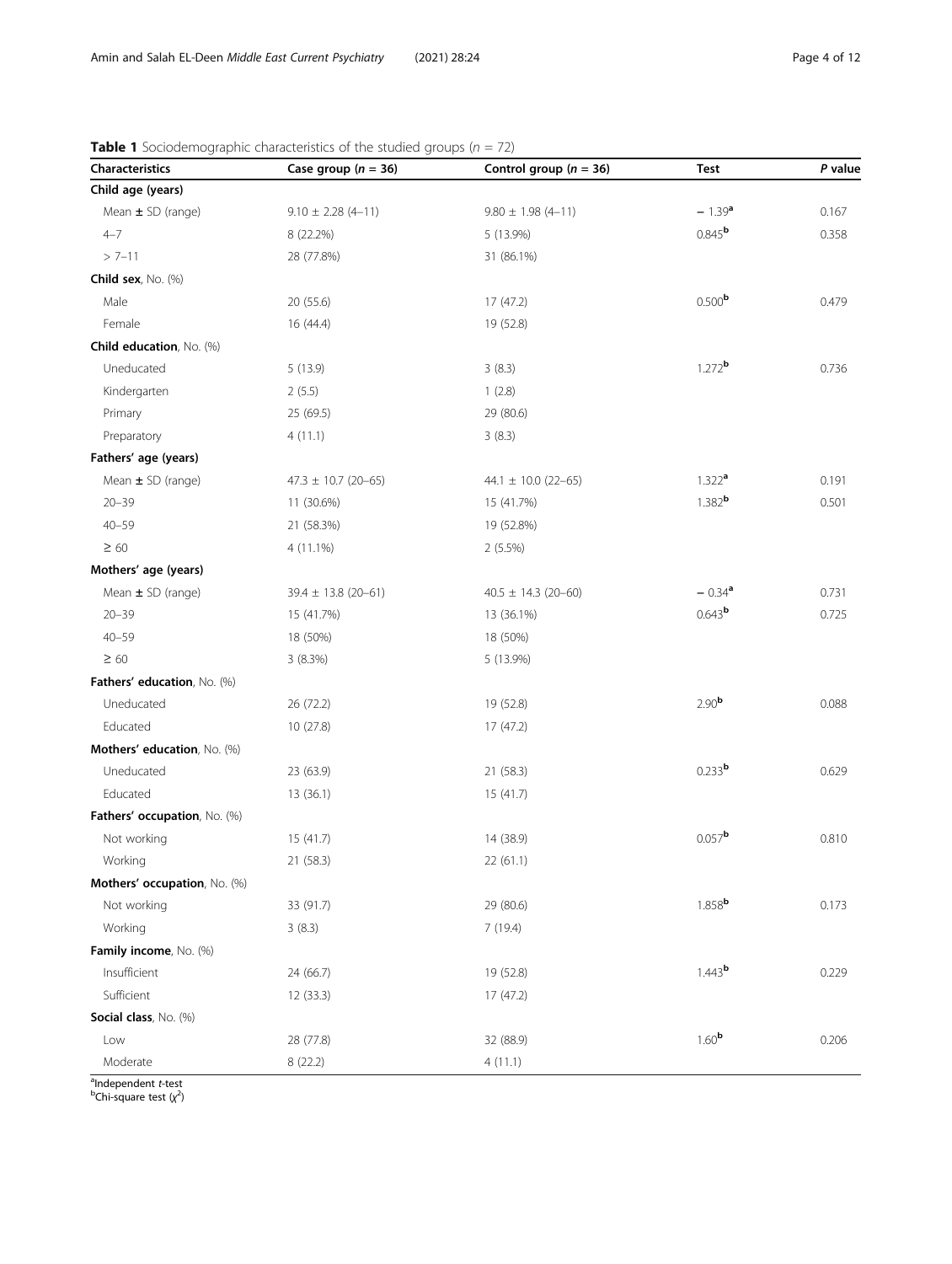<span id="page-4-0"></span>**Table 2** Clinical characteristics of schizophrenic parents ( $n = 36$ )

| <b>Characteristics</b>            | Value $(n = 36)$       |  |
|-----------------------------------|------------------------|--|
| Illness duration (years)          |                        |  |
| Mean $\pm$ SD (range)             | $9.03 \pm 7.16$ (1-20) |  |
| $1 - 10$                          | 25 (69.4%)             |  |
| $>10-20$                          | 11 (30.6%)             |  |
| Schizophrenic parent, No. (%)     |                        |  |
| Mothers                           | 20 (55.6)              |  |
| <b>Fathers</b>                    | 16 (44.4)              |  |
| Subtype of schizophrenia, No. (%) |                        |  |
| Undifferentiated                  | 26 (72.2)              |  |
| Paranoid                          | 5(13.9)                |  |
| Disorganized                      | 5(13.9)                |  |
| Treatment compliance, No. (%)     |                        |  |
| Incompliant                       | 31 (86.1)              |  |
| Compliant                         | 5(13.9)                |  |
| Consanguinity, No. (%)            |                        |  |
| Negative                          | 30 (83.3)              |  |
| Positive                          | 6(16.7)                |  |
| Family history, No. (%)           |                        |  |
| Negative                          | 21 (58.3)              |  |
| Positive                          | 15(41.6)               |  |

schizophrenic parents who have had a longer duration of illness, paranoid subtype, and non-compliant treatment, with positive consanguinity, and positive family history that had more autistic traits (AQ-Child score  $\geq$  76) but with no statistical significance ( $P \ge 0.05$ ) (Table [5\)](#page-6-0).

Finally, Table [6,](#page-7-0) revealed no significant association (P ≥ 0.05) between all sociodemographic characteristics and AQ-Child score among the control group. Finally, there is week positive correlation between duration of illness of schizophrenic parents and Autism Quotient Child scores (Table [7\)](#page-8-0).

#### **Discussion**

Previous studies revealed that psychiatric disorders are more common among relatives of children with ASD [\[9](#page-10-0), [30,](#page-10-0) [39](#page-10-0)], whereas there are few studies that had included autistic traits in psychiatric disorders like schizophrenia. Meanwhile, our study focused on the prevalence of autistic traits among children of schizophrenic parents, comparing them with children of non-psychiatric parents, and thus our study is considered novel in Egypt.

Genetic overlap between ASD and schizophrenia has been proved by recent studies [[26](#page-10-0)], where both of them are highly heritable disorders, with schizophrenia having a 25–33% genetic contribution and ASD having a 49% genetic contribution. Both disorders have hereditary influences that lead to impaired social contact, but their genetic associations have distinct developmental profiles that relate to their clinical onset and symptoms [\[52\]](#page-11-0).

Furthermore, new research indicates that changes in gene expression regulation, synaptic architecture and function, and immunity are all important cellular mechanisms in both conditions [[34](#page-10-0)]. Besides that, growing evidence indicates that complex gene-environment interactions play a role in both disorders [\[11\]](#page-10-0).

In the current study, we found that the prevalence of autistic traits among the children of schizophrenic parents is 47.2%, who scored above the cutoff point on the AQ-Child Questionnaire and 19.4% of children of healthy parents.

In agreement with our study, studies revealed that the presence of schizophrenia in the parents or other mental disorder increases the risk of autistic traits or autism in their children; Salah El-Deen and Mahdy [\[49](#page-11-0)] found that the prevalence of autistic traits among the children of schizophrenic patients is 44.4% who scored above the cutoff point on AQ-Child Questionnaire. Also, Sullivan et al. [\[53](#page-11-0)] found in a Swedish and a Stockholm County cohort study that the presence of schizophrenia in parents was accompanied by an increased risk for ASD; it was approximately three times higher in those whose parents suffered from schizophrenia. Moreover, Larsson et al. [\[33\]](#page-10-0) studied the relationship between the psychiatric history of the parents, and the autism risk in their children and detected a markedly increased risk for autism in the offspring of parents with a psychiatric history of schizophrenia or mood disorder.

Other studies asserted that ASD children are a risk factor to their parents to have schizophrenia or other

Table 3 The score of autistic traits of children of the studied groups on the Autism Spectrum Quotient-Children's version questionnaire ( $n = 72$ )

| <b>Variables</b>                      | Case group $(n = 36)$ | Control group ( $n = 36$ ) | OR (95% CI)         | Test <sup>a</sup> | P value  |
|---------------------------------------|-----------------------|----------------------------|---------------------|-------------------|----------|
|                                       | No. (%)               | No. (%)                    |                     |                   |          |
| Autism Quotient (AQ)-Child score      |                       |                            |                     |                   |          |
| $<$ The cutoff point (76)             | 19 (52.8)             | 29 (80.6)                  | $3.71(1.29 - 10.6)$ | 6.25              | $0.012*$ |
| $\geq$ The cutoff point (76)          | 17(47.2)              | 7 (19.4)                   |                     |                   |          |
| OR odds ratio. CI confidence interval |                       |                            |                     |                   |          |

OR odds ratio, CI confidence interval<br><sup>a</sup>Chi-square test

\*statistically significance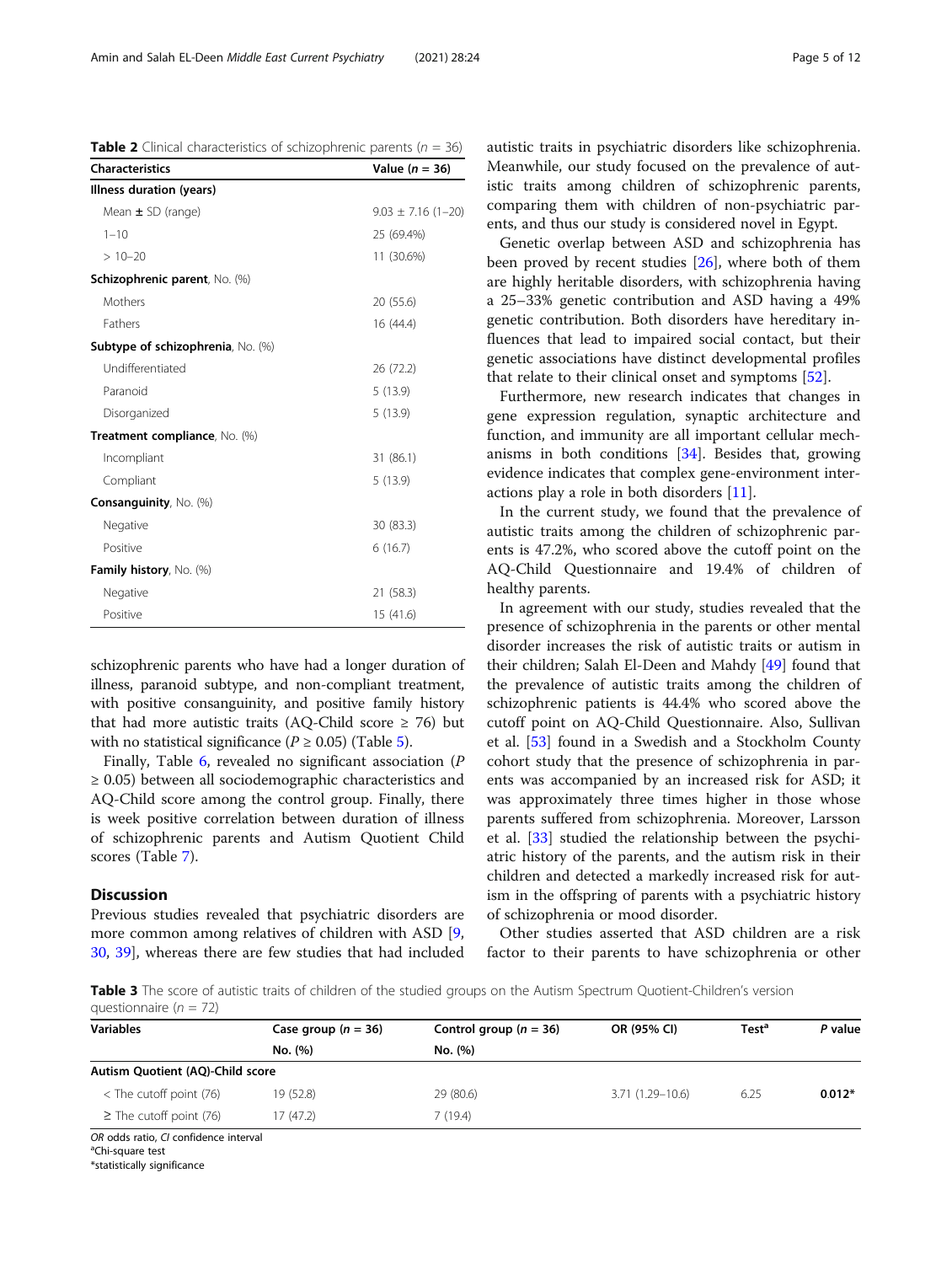<span id="page-5-0"></span>**Table 4** Relationship between sociodemographic characteristics and Autism Quotient (AQ)-Child score among the case group ( $n =$ 36)

| Characteristics           | $AQ < 76 (n = 19)$ | $AQ \ge 76 (n = 17)$ | <b>Test<sup>a</sup></b> | P value  |
|---------------------------|--------------------|----------------------|-------------------------|----------|
|                           | No. (%)            | No. (%)              |                         |          |
| Child age (years)         |                    |                      |                         |          |
| $4-7(n = 8)$              | 6(75)              | 2(25)                | 2.038                   | 0.153    |
| $> 7 - 11$ (n = 28)       | 13 (46.4)          | 15 (53.6)            |                         |          |
| Child sex                 |                    |                      |                         |          |
| Male $(n = 20)$           | 12(60)             | 8(40)                | 0.051                   | 0.821    |
| Female ( $n = 16$ )       | 9(56.3)            | 7(43.7)              |                         |          |
| Child education           |                    |                      |                         |          |
| Uneducated ( $n = 5$ )    | 2(40)              | 3(60)                | 2.095                   | 0.552    |
| Kindergarten ( $n = 2$ )  | 1(50)              | 1(50)                |                         |          |
| Primary ( $n = 25$ )      | 15(60)             | 10(40)               |                         |          |
| Preparatory ( $n = 4$ )   | 1(25)              | 3(75)                |                         |          |
| Fathers' age (years)      |                    |                      |                         |          |
| $20 - 39 (n = 11)$        | 7(63.6)            | 4(36.4)              | 1.760                   | 0.414    |
| $40 - 59$ ( $n = 21$ )    | 11(52.4)           | 10(47.6)             |                         |          |
| $\geq 60 (n = 4)$         | 1(25)              | 3(75)                |                         |          |
| Mothers' age (years)      |                    |                      |                         |          |
| $20 - 39$ ( $n = 15$ )    | 9(60)              | 6(40)                | 0.825                   | 0.662    |
| 40-59 ( $n = 18$ )        | 9(50)              | 9(50)                |                         |          |
| $\geq 60 (n = 3)$         | 1(33.3)            | 2(66.7)              |                         |          |
| Fathers' education        |                    |                      |                         |          |
| Uneducated ( $n = 26$ )   | 12 (46.2)          | 14 (53.2)            | 1.647                   | 0.199    |
| Educated ( $n = 10$ )     | 7(70)              | 3(30)                |                         |          |
| Mothers' education        |                    |                      |                         |          |
| Uneducated ( $n = 23$ )   | 10(43.5)           | 13 (56.5)            | 2.210                   | 0.137    |
| Educated ( $n = 13$ )     | 9(69.2)            | 4(30.8)              |                         |          |
| Fathers' occupation       |                    |                      |                         |          |
| Not working $(n = 15)$    | 6 (40)             | 9(60)                | 1.684                   | 0.194    |
| Working $(n = 21)$        | 13 (61.9)          | 8(38.1)              |                         |          |
| Mothers' occupation       |                    |                      |                         |          |
| Not working ( $n = 33$ )  | 16 (48.5)          | 17 (51.5)            | 1.004                   | 0.316    |
| Working $(n = 3)$         | 3(100)             | 0.0(00)              |                         |          |
| <b>Family income</b>      |                    |                      |                         |          |
| Insufficient ( $n = 24$ ) | 9(37.5)            | 15(62.5)             | 6.743                   | $0.009*$ |
| Sufficient ( $n = 12$ )   | 10(83.3)           | 2(16.7)              |                         |          |
| Social class              |                    |                      |                         |          |
| Low $(n = 28)$            | 12 (42.9)          | 16(57.1)             | 4.957                   | $0.026*$ |
| Moderate $(n = 8)$        | 7 (87.5)           | 1(12.5)              |                         |          |

<sup>a</sup>Chi-square test (χ<sup>2</sup>)

\*statistically significance

mental disorder; schizophrenia spectrum disorders are more common among parents who have an autistic child [[31\]](#page-10-0). Also, Daniels et al. [\[18](#page-10-0)] stated that parents of autistic children were more borne to be

hospitalized for a mental disorder than parents of control children. Schizophrenia among both the mothers and the fathers was associated with autism in their children with odds ratio 1.9 and 2.1,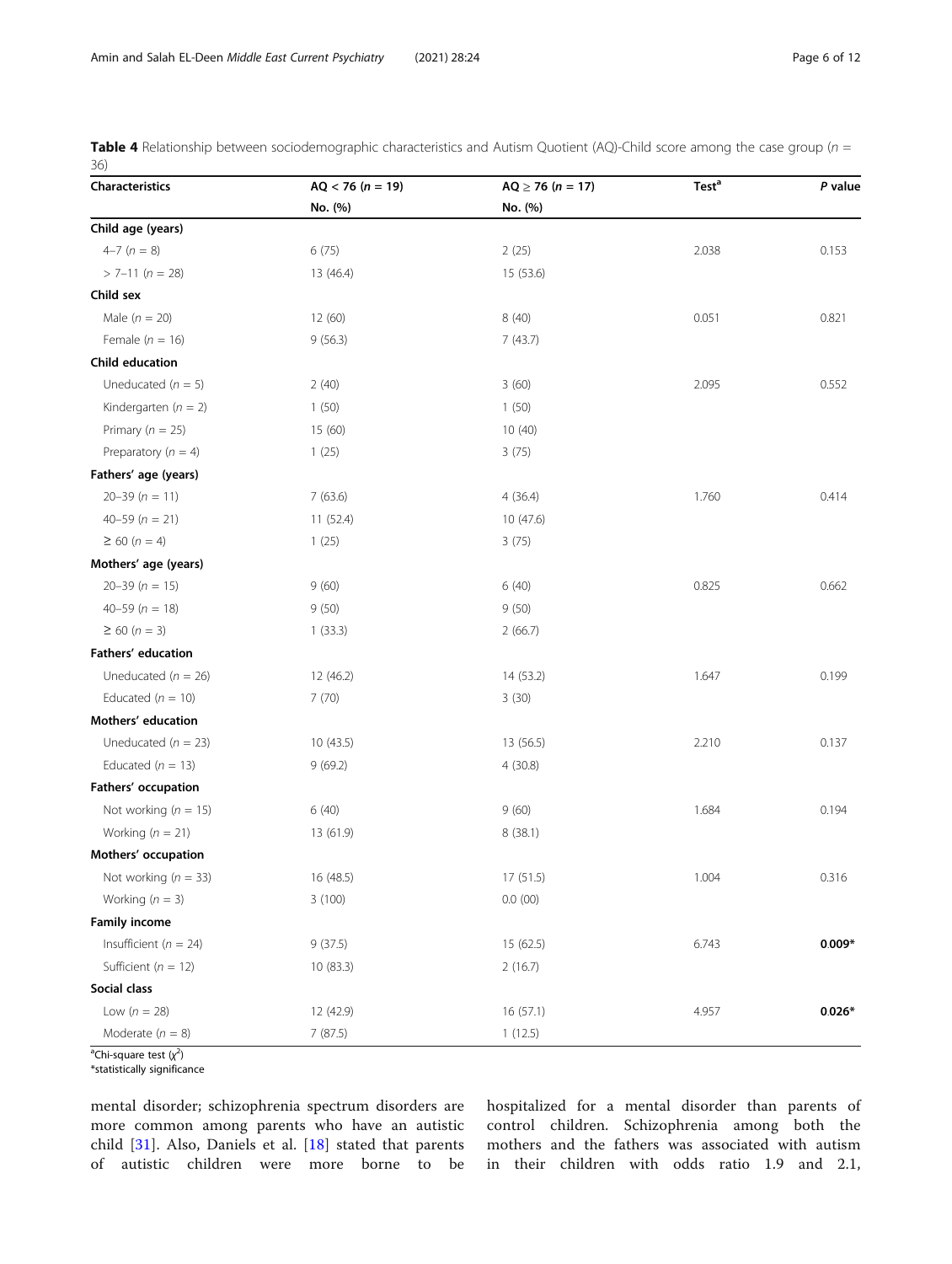<span id="page-6-0"></span>

| Table 5 Relationship between clinical characteristics of schizophrenic parents and Autism Quotient (AQ)-Child score among the |  |  |
|-------------------------------------------------------------------------------------------------------------------------------|--|--|
| case group ( $n = 36$ )                                                                                                       |  |  |

| Characteristics               | $AQ < 76 (n = 19)$ | $AQ \ge 76 (n = 17)$ | Test <sup>a</sup> | P value |
|-------------------------------|--------------------|----------------------|-------------------|---------|
|                               | No. (%)            | No. (%)              |                   |         |
| Illness duration (years)      |                    |                      |                   |         |
| $1-10(n = 25)$                | 15(60)             | 10(40)               | 1.712             | 0.191   |
| $> 10 - 20 (n = 11)$          | 4(36.4)            | 7(63.6)              |                   |         |
| Schizophrenic parent          |                    |                      |                   |         |
| Mothers ( $n = 20$ )          | 11(55)             | 9(45)                | 0.089             | 0.765   |
| Fathers ( $n = 16$ )          | 8(50)              | 8(50)                |                   |         |
| Subtype of schizophrenia      |                    |                      |                   |         |
| Undifferentiated ( $n = 26$ ) | 14 (53.8)          | 12(46.2)             | 0.444             | 0.801   |
| Paranoid ( $n = 5$ )          | 2(40)              | 3(60)                |                   |         |
| Disorganized ( $n = 5$ )      | 3(60)              | 2(40)                |                   |         |
| <b>Treatment compliance</b>   |                    |                      |                   |         |
| Incompliant ( $n = 31$ )      | 15 (48.4)          | 16(51.6)             | 1.726             | 0.189   |
| Compliant ( $n = 5$ )         | 4(80)              | 1(20)                |                   |         |
| Consanguinity                 |                    |                      |                   |         |
| Negative ( $n = 30$ )         | 17(65.7)           | 13(43.3)             | 1.092             | 0.296   |
| Positive $(n = 6)$            | 2(33.3)            | 4(66.7)              |                   |         |
| <b>Family history</b>         |                    |                      |                   |         |
| Negative ( $n = 21$ )         | 13 (61.9)          | 8(38.1)              | 1.684             | 0.194   |
| Positive ( $n = 15$ )         | 6(40)              | 9(60)                |                   |         |

<sup>a</sup>Chi-square test (χ<sup>2</sup>)

respectively. There are common genetic factors shared between ASD and schizophrenia [\[10](#page-10-0), [13](#page-10-0)].

This is consistent with the results of the current study where the presence of schizophrenia in either mother or the father increases the autism risk in the offspring. First, regarding the impact of schizophrenia in the parents on the ASD outcome, it is clear from this study that the presence of schizophrenia in the mother or the father increases the autism risk in the offspring and this is positively correlated with the result of our study. Second, this study showed that schizophrenia in both mothers and fathers increased the ASD risk in the offspring.

In contrast, Posserud et al. [\[41](#page-10-0)] confirmed that the frequency of children with high scores above the cutoff point on the Autism Spectrum Screening Questionnaire (ASSQ) was about 2.7% in the general population of children aged 7–9 years, and this difference may be due to the use of a different questionnaire. Another possible cause for our findings is that we used a self-report questionnaire, such as the AQ, which may not be reliable in clinical assessments, also it may be attributed to that in the last few years, the overuse of electronic games, videogames, and another modern way of technology, which lead to symptoms like autistic traits (prefer to be alone, have weak social skills, have problems in coping easily in social situations, are not eager to communicate and speak in public).

#### Regarding sex

In this study, there was no statistically significant relationship between the prevalence of autistic traits and the sex of children in both groups.

In agreement with our results, two studies included their participants who are children with one schizophrenic parent; one of them found that the risk of ASD outcome was not correlated to the sex of the child [[33](#page-10-0)] and the other one reported that there was no statistical significant association between gender of the children of schizophrenic patients and their AQ scores [[49\]](#page-11-0).

Other studies carried on autistic children of nonpsychiatric parents found that there was no correlation between the severity of autistic symptoms and the sex of children [[28](#page-10-0), [40\]](#page-10-0). Some found that there were no gender differences in autistic symptoms but the daily living skills functioning was better in females [\[37\]](#page-10-0).

In contrast with our study, Allison et al. [\[1](#page-9-0)] stated that there was a significant difference as regard sex, by higher scoring of boys than girls on the quantitative version of the Checklist for Autism in Toddlers (Q-CHAT). This finding proposed that boys may exhibit more difficulties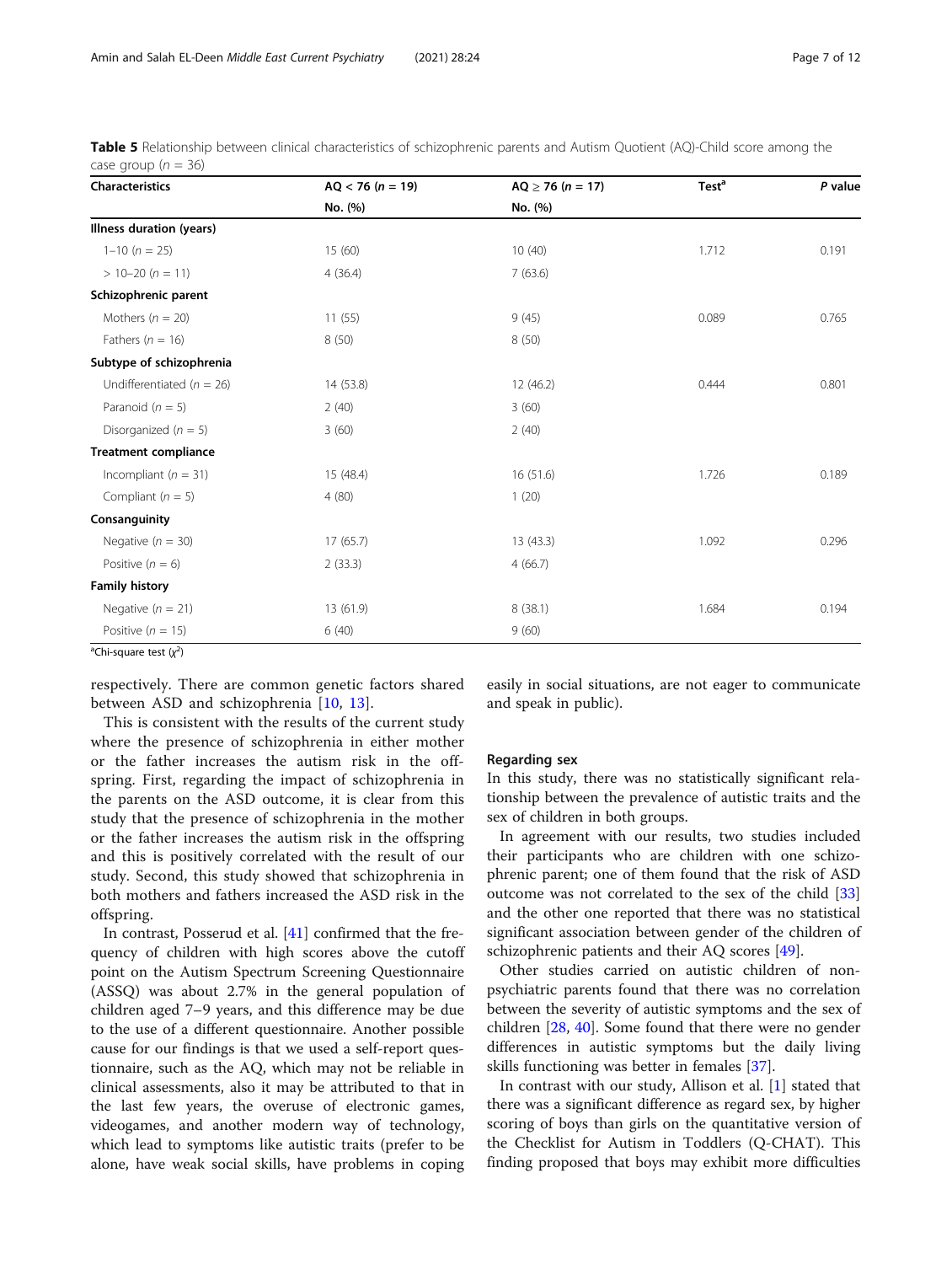<span id="page-7-0"></span>**Table 6** Relationship between sociodemographic characteristics and Autism Quotient (AQ)-Child score among control group ( $n =$ 36)

| Characteristics           | $AQ < 76 (n = 29)$ | $AQ \ge 76 (n = 7)$ | Test <sup>a</sup> | P value |
|---------------------------|--------------------|---------------------|-------------------|---------|
|                           | No. (%)            | No. (%)             |                   |         |
| Child age (years)         |                    |                     |                   |         |
| $4-7(n=5)$                | 5(100)             | 0.0(00)             | 0.104             | 0.747   |
| $> 7-11 (n = 31)$         | 24 (77.4)          | 7(22.6)             |                   |         |
| Child sex                 |                    |                     |                   |         |
| Male ( $n = 17$ )         | 13 (76.5)          | 4(23.5)             | 0.343             | 0.558   |
| Female $(n = 19)$         | 16 (84.2)          | 3(15.8)             |                   |         |
| Child education           |                    |                     |                   |         |
| Uneducated $(n = 3)$      | 1(33.3)            | 2(66.7)             | 4.502             | 0.212   |
| Kindergarten ( $n = 1$ )  | 1(100)             | 0.0(00)             |                   |         |
| Primary ( $n = 29$ )      | 24 (82.8)          | 5(17.2)             |                   |         |
| Preparatory ( $n = 3$ )   | 3(100)             | 0.0(00)             |                   |         |
| Fathers' age (years)      |                    |                     |                   |         |
| $20 - 39 (n = 15)$        | 13 (86.7)          | 2(13.3)             | 4.717             | 0.094   |
| $40 - 59$ ( $n = 19$ )    | 16 (84.2)          | 3(15.8)             |                   |         |
| $\geq 60 (n = 2)$         | 0.0(00)            | 2(100)              |                   |         |
| Mothers' age (years)      |                    |                     |                   |         |
| $20 - 39 (n = 13)$        | 12 (92.3)          | 1(7.7)              | 2.584             | 0.274   |
| $40 - 59$ ( $n = 18$ )    | 14 (77.8)          | 4(22.2)             |                   |         |
| $\geq 60 (n = 5)$         | 3(60)              | 2(40)               |                   |         |
| Fathers' education        |                    |                     |                   |         |
| Uneducated ( $n = 19$ )   | 14(73.7)           | 5(26.3)             | 1.213             | 0.270   |
| Educated ( $n = 17$ )     | 15 (88.2)          | 2(11.7)             |                   |         |
| Mothers' education        |                    |                     |                   |         |
| Uneducated ( $n = 21$ )   | 15(71.4)           | 6(28.6)             | 2.680             | 0.101   |
| Educated ( $n = 15$ )     | 14 (93.3)          | 1(6.7)              |                   |         |
| Fathers' occupation       |                    |                     |                   |         |
| Not working ( $n = 14$ )  | 10(71.4)           | 4(28.6)             | 1.218             | 0.269   |
| Working ( $n = 22$ )      | 19 (86.4)          | 3(13.6)             |                   |         |
| Mothers' occupation       |                    |                     |                   |         |
| Not working ( $n = 29$ )  | 22 (75.9)          | 7(24.1)             | 0.501             | 0.479   |
| Working $(n = 7)$         | 7 (100)            | 0.0(00)             |                   |         |
| <b>Family income</b>      |                    |                     |                   |         |
| Insufficient ( $n = 19$ ) | 14 (73.7)          | 5(26.3)             | 1.213             | 0.270   |
| Sufficient ( $n = 17$ )   | 15 (88.2)          | 2(11.8)             |                   |         |
| Social class              |                    |                     |                   |         |
| Low $(n = 32)$            | 25 (78.1)          | 7(21.9)             | 0.009             | 0.925   |
| Moderate $(n = 4)$        | 4(100)             | 0.0(00)             |                   |         |

<sup>a</sup>Chi-square test (χ<sup>2</sup>)

in social communication and rigid repetitive behaviors than girls in the stage of early development.

Ruzich et al. [\[47](#page-11-0)] also found a mild impact of sex on AQ in their study, with males scoring an average of 2.5 points higher than females.

In another study measuring autistic characteristics in the general population, it was observed that males had higher AQ scores than females [\[48\]](#page-11-0). The previous results are inconsistent with our study but may be due to our small sample size and methodological differences, in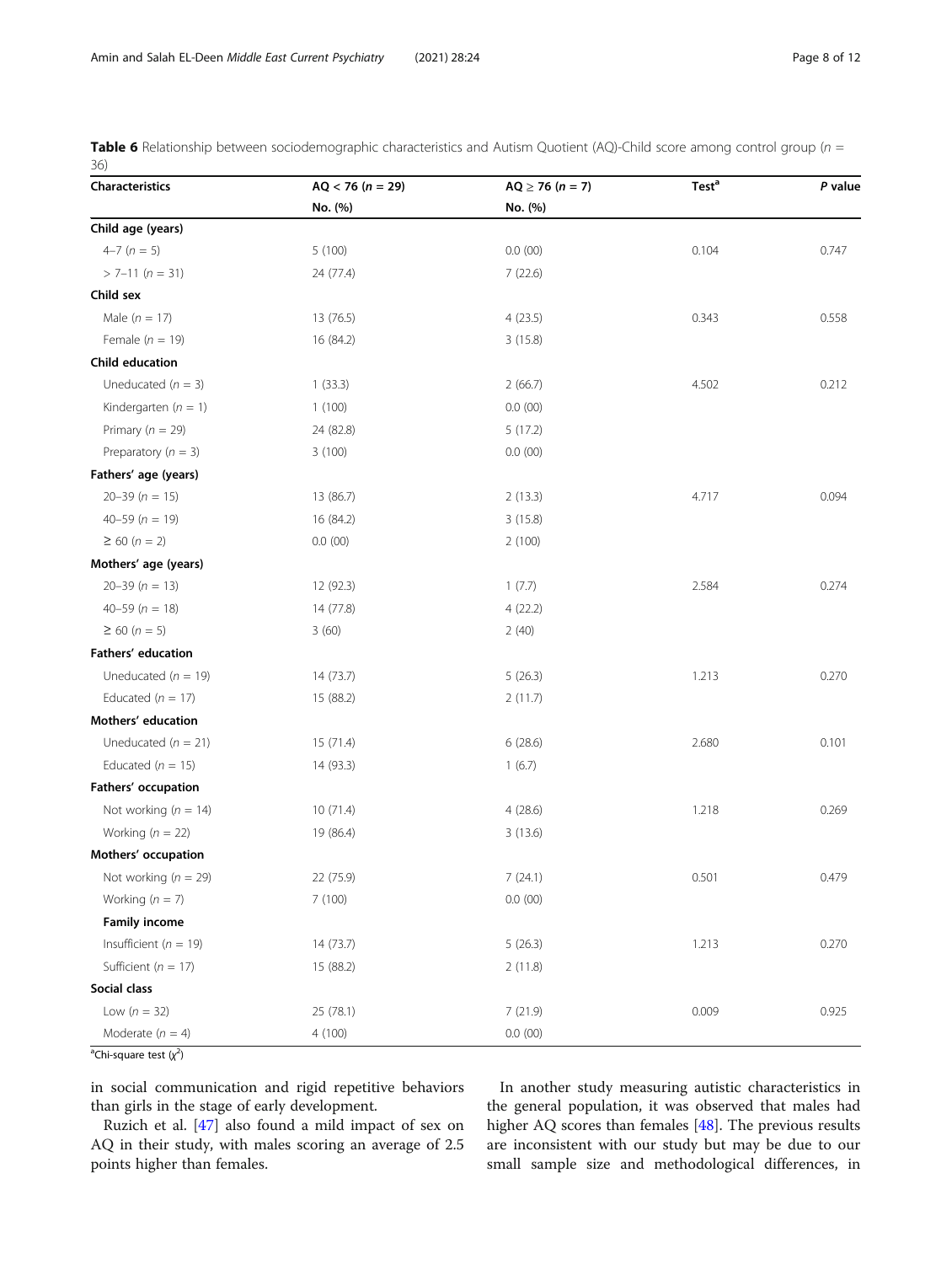<span id="page-8-0"></span>Table 7 Correlation between illness duration of schizophrenic parents and Autism Quotient (AQ)-Child score among the case group ( $n = 36$ )

|                         | Autism Quotient (AQ)-Child score |         |
|-------------------------|----------------------------------|---------|
|                         |                                  | P value |
| <b>Illness duration</b> | በ ን3ን                            | 0174    |

There was a weak positive correlation between illness duration of schizophrenic parents and Autism Quotient (AQ)-Child score among the case group

addition to the absence of a family history of psychiatric disorders in the selected probands.

Russell et al. [\[45](#page-10-0)] found a clear gender bias as regards autistic features with boys having a greater proportion of autistic features than girls, whether or not diagnosed. Rutter [[46](#page-11-0)] stated that boys have ASD four times more than girls. Holtmann et al. [[28\]](#page-10-0) also revealed significant gender difference but this time there is more symptoms in females than males, particularly social problems, attention problems, and thought problems.

#### Regarding the age of parents

This study found no significant relationship between the severity of autistic traits in children and the age of parents in both case and control groups.

In agreement with our study, Salah El-Deen and Mahdy [[49\]](#page-11-0) reported that there was no statistical difference in age of schizophrenic parents and risk of autistic traits in their offspring. Other studies carried on children of ono-psychiatric parents also found no significant association between the age of the parents and risk of autism [[29,](#page-10-0) [33\]](#page-10-0).

In contrast to our study, many studies confirmed the strong correlation between the increased risk of having ASD in the children and the age of the parent [[24](#page-10-0), [38](#page-10-0)] or the age of mothers [\[50](#page-11-0)] or the increase in the order of the childbirth.

Reichenberg et al. [[43\]](#page-10-0) asserted that the risk of ASD increases about 6 times in offspring of men 40 years or older when they are compared with those of men younger than 30 years. Also, another study stated that every 10 years increase in the age of mothers or fathers increases the risk of ASDs in their children (1.3 and 1.28 folds, respectively) [\[17\]](#page-10-0).

The discrepancy with our results may be because of the small sample size and methodological difference; also, we studied autistic traits not autism on offspring of schizophrenia parents.

# Regarding socioeconomic status

In our study, there was no significant statistical difference regarding the relationship between the severity of autistic traits in the children and the socioeconomic status of the schizophrenic parent except in insufficient

income and low social class were more associated with AQ-Child score; also, there was no statistical association between socioeconomic status and AQ-Child score among the control group.

In agreement with our study, Kelly et al. [[32\]](#page-10-0) found that income status of mothers had a strong association with the likelihood of a child having a diagnosis of autism in their primary care records. Ayoub et al. [[6](#page-10-0)] also mentioned in their study results that the prevalence of ASD with associated intellectual disability (ID) was higher in areas with the highest level of deprivation and the highest percentage of unemployed adults, single-parent families, and persons with no diploma. Rai et al.  $[42]$  $[42]$  in their study mentioned that lower socioeconomic status was associated with an increased risk of ASD. Also, Malhotra et al. [[36](#page-10-0)] found a significant association between autism and families coming from the upper socioeconomic status. That was contributed to the availability of health care services for those families.

In contrast, some studies stated that no statistically significant association between the risk of autism and socioeconomic status [\[6](#page-10-0), [33](#page-10-0)]. Others found that maternal socioeconomic class did not significantly associate with having an ASD diagnosis nor displaying severe autistic traits [[45](#page-10-0)].

The inconsistency of these results to ours may be due to these studies not comparing between healthy and schizophrenic parents as in our study; also, the difference may be due to the parents in our case group having a serious mental illness unlike parents of those studies who did not suffer from any mental illness.

#### Regarding education and occupation of the parents

In this study, there was no significant statistical difference regarding the relationship between the severity of autistic traits in the children and the education and the occupation of their parents in the case and control group.

In agreement with our study, Salah El-Deen and Mahdy [\[49](#page-11-0)] reported that there was no statistical difference relation between the severity of autistic traits in the children and the education and the occupation of schizophrenic parents. Other studies that carried on ASD children of non-psychiatric parents revealed that the risk of ASD was not associated with education or occupation of the parents [[6,](#page-10-0) [42](#page-10-0)] or maternal education [[33\]](#page-10-0).

On the other hand, Rai et al. [[42\]](#page-10-0) mentioned in their study that children of parents with manual occupations were at higher risk of ASD. This is inconsistent with the results of our study maybe because of the cultural differences and this study was applied in Sweden, a country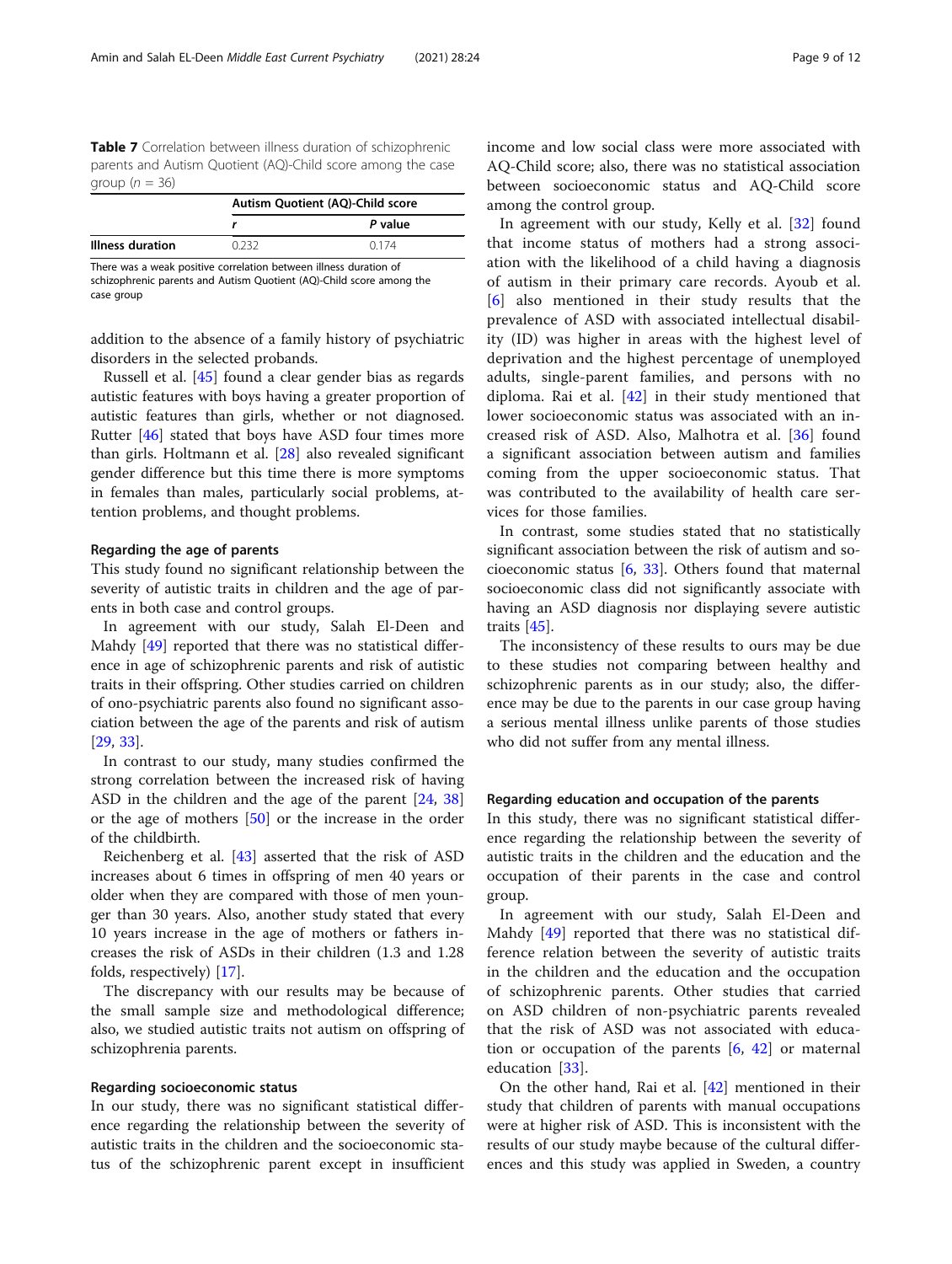<span id="page-9-0"></span>that has routine screening for developmental problems, free universal healthcare, and thorough protocols for diagnoses of autism.

Regarding correlation of illness duration of schizophrenic

parents and autism quotient (AQ) scores of their offspring In this study, there is a weak positive correlation between duration of illness of schizophrenic parents and AQ meaning AQ scores will increase when the duration of schizophrenia illness increase but this correlation is with no statistical significance (Table [7](#page-8-0)). This nonsignificance may be due to the small sample size of our study this point can be overcome in the future research. Unfortunately, we did not find any study that approached this point of correlation.

# Conclusions

Our study provides that there was a significant increase in the prevalence and severity of autistic traits among children of schizophrenic parents when we compared them with the children of normal parents. There is a significant association between low family income and low social class and higher incidence of autistic traits, but not with other sociodemographic data and clinical characteristics of schizophrenic parents. No significant association was found between sociodemographic characteristics among the control group and autistic traits.

#### Limitations

- 1. The small sample size in the case and control groups
- 2. The data taken through the Autism Spectrum Quotient Questionnaire were obtained from the parents, but no additional reports could be obtained by teachers.
- 3. More than three fourths of the participants are of low socioeconomic status, and the rest are of moderate level, as they are the patients' follow-up in university hospitals.

### Recommendation

- 1. Increasing the sample size for better relationships
- 2. Follow-up of these children especially those with a high score, and apply the diagnostic tools of ASD
- 3. The sample of the participants should involve all socioeconomic levels for better findings
- 4. Moreover, screening for psychiatric comorbidities that may be associated with severe autistic traits is recommended.
- 5. More studies focused on autistic traits should be done for early detection and proper approach and

# putting them in a suitable program for the best quality of life.

#### **Abbreviations**

AQ: Autism quotient; AQ-Child: Autism Spectrum Quotient-Children's version; ASC: Autism spectrum condition; ASDs: Autistic spectrum disorders; AS: Asperger syndrome; ASSQ: Autism Spectrum Screening Questionnaire; ATs: Autistic traits; CI: Confidence interval; CITA: Italian Center for Translation; DSM-5: Diagnostic and Statistical Manual of Mental Disorders-5; DSM-IV-TR: Diagnostic and Statistical Manual of Mental Disorders (4e) text revision; HFA: High function autism; OR: Odds ratio; ID: Intellectual disability; Q-CHAT: Quantitative version of Checklist for Autism in Toddlers; SD: Standard deviation; SPSS: Statistical Package for Social Sciences;  $\chi^2$ : Chi-square test; \*: statistically significant

#### Acknowledgements

The authors would like to thank all the study participants.

#### Authors' contributions

SA acquisition of data, analysis, interpretation, and shared in the drafting of the article. GM designs the work and substantively revised and shared in drafting of the article. All authors have read and approved the final manuscript.

#### Funding

Nil.

Availability of data and materials Not applicable.

#### **Declarations**

#### Ethics approval and consent to participate

Official permission was obtained from the Institutional Review Board at the Faculty of Medicine, Zagazig University Hospitals (ZU-IRB#6099/31-5-2020). Official permission was obtained from the psychiatry department at the same university.

Written informed consent was voluntarily sought from the participants, after clarifying of the aim of the study, methods, and duration of the study. Confidentiality of data was ensured and data was only accessed by the researcher.

Study participants had the right to withdraw from the study at any time without giving reasons and without negatively affecting their medical care.

#### Consent for publication

A written informed consent was voluntarily sought from the participants.

#### Competing interests

The authors declare that they have no competing interests.

Received: 5 February 2021 Accepted: 17 March 2021 Published online: 10 May 2021

#### References

- Allison C, Baron-Cohen S, Wheelwright S, Charman T, Richler J, Pasco G, Brayne C (2008) The Q-CHAT (Quantitative Checklist for Autism in Toddlers) a normally distributed quantitative measure of autistic traits at 18–24 months of age: a preliminary report. J Autism Dev Disord 38(14):14–1425
- 2. American Psychiatric Association (1994) Diagnostic and statistical manual of mental disorders, 4th edn. American Psychiatric Association, Washington, DC
- 3. American Psychiatric Association (2000) Diagnostic and statistical manual of mental disorders, fourth edition, text revision. American Psychiatric Association, Washington, DC. [https://doi.org/10.1176/appi.books.](https://doi.org/10.1176/appi.books.9780890423349) [9780890423349](https://doi.org/10.1176/appi.books.9780890423349)
- 4. Anckarsäter H, Stahlberg O, Larson T et al (2006) The impact of ADHD and autism spectrum disorders on temperament, character, and personality development. Am J Psychiatry 163(7):1239–1244. [https://doi.org/10.1176/a](https://doi.org/10.1176/ajp.2006.163.7.1239) [jp.2006.163.7.1239](https://doi.org/10.1176/ajp.2006.163.7.1239)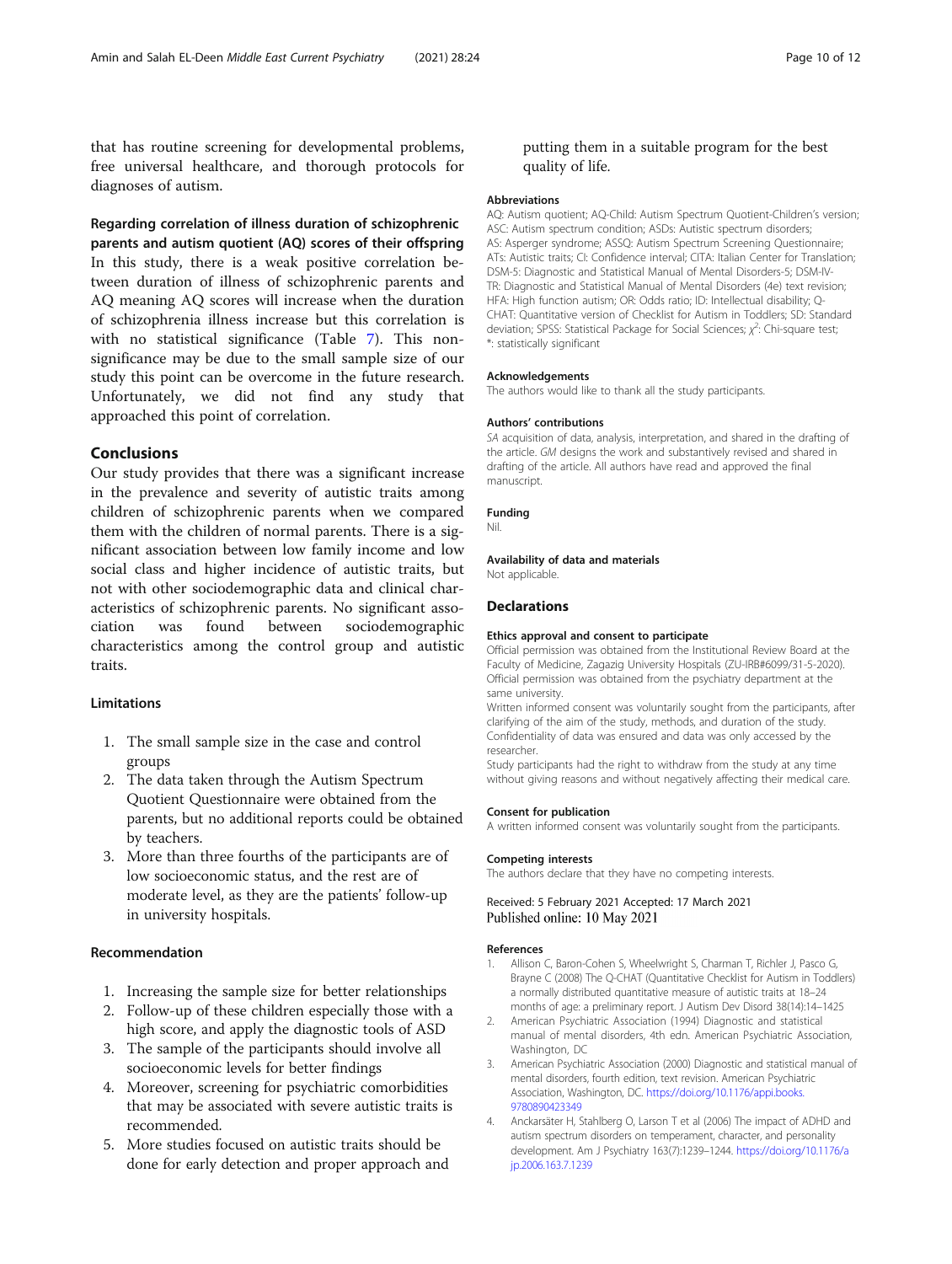- <span id="page-10-0"></span>5. Auyeung B, Baron-Cohen S, Wheelwright S, Allison C (2008) The Autism-Spectrum Quotient: Children's Version (AQ-Child). J Autism Dev Disord. 38: 1230–1240. <https://doi.org/10.1007/s10803-007-0504-z>
- 6. Ayoub MD, Virginie E, Dana K et al., (2015): Socioeconomic disparities and prevalence of autism spectrum disorders and intellectual disability Published: November 5.
- 7. Baron-Cohen S, Wheelwright S, Skinner R, Martin J, Clubley E (2001) The autism-spectrum quotient (AQ): evidence from Asperger syndrome/high functioning autism, males and females, scientists and mathematicians. J Autism Dev Disord 31(1):5–17. <https://doi.org/10.1023/A:1005653411471>
- 8. Billeci L, Calderoni S, Conti E et al (2016) The Broad Autism (Endo) Phenotype: neurostructural and neurofunctional correlates in parents of individuals with autism spectrum disorders. Front Neurosci. 10:346
- 9. Bölte S, Knecht S, Poustka F (2007) A case-control study of personality style and psychopathology in parents of subjects with autism. J Autism Dev Disord 37(2):243–250. <https://doi.org/10.1007/s10803-006-0165-3>
- 10. Burbach JP, Van der Zwaag B (2009) Contact in the genetics of autism and schizophrenia. Trends Neurosci 32(2):69–72. [https://doi.org/10.1016/j.tins.2](https://doi.org/10.1016/j.tins.2008.11.002) [008.11.002](https://doi.org/10.1016/j.tins.2008.11.002)
- 11. Burrows EL, Hannan AJ (2013) Decanalization mediating gene-environment interactions in schizophrenia and other psychiatric disorders with neurodevelopmental etiology. Front Behav Neurosci. 7:157
- 12. Carmassi C, Corsi M, Bertelloni CA, Carpita B, Gesi C, Pedrinelli V, Massimetti G, Peroni D, Bonuccelli A, Orsini A, Dell'Osso L (2018) Mothers and fathers of children with epilepsy: gender differences in post-traumatic stress symptoms and correlations with mood spectrum symptoms. Neuropsychiatr Dis Treat 14:1371–1379. <https://doi.org/10.2147/NDT.S158249>
- 13. Carroll LS, Owen MJ (2009) Genetic overlap between autism, schizophrenia and, bipolar disorder. Genome Med 1:Article number: 102
- 14. Chisholm K, Lin A, Abu-Akel A, Wood SJ (2015) The association between autism and schizophrenia spectrum disorders: a review of eight alternate models of co-occurrence. Neurosci. Biobehav. Rev. 55:173–183. [https://doi.](https://doi.org/10.1016/j.neubiorev.2015.04.012) [org/10.1016/j.neubiorev.2015.04.012](https://doi.org/10.1016/j.neubiorev.2015.04.012)
- 15. Constantino JN (2011) The quantitative nature of autistic social impairment. Pediatr Res 69(5 Pt 2):55R–62R
- 16. Constantino JN, Todd RD (2003) Autistic traits in the general population: a twin study. Arch Gen Psychiatry 60(5):524–530. [https://doi.org/10.1001/a](https://doi.org/10.1001/archpsyc.60.5.524) [rchpsyc.60.5.524](https://doi.org/10.1001/archpsyc.60.5.524)
- 17. Croen LA, Najjar DV, Fireman B, Grether JK (2007) Maternal and paternal age and risk of autism spectrum disorders. Arch Pediatr Adolesc Med. 161(4): 334–340. <https://doi.org/10.1001/archpedi.161.4.334>
- 18. Daniels JL, Forssen U, Hultman CM, Cnattingius S, Savitz DA, Feychting M et al (2008) Parental psychiatric disorders associated with autism spectrum disorders in the offspring. Pediatrics 121:e1357–e1362
- 19. Dell'Osso L, Dalle Luche R, Carmassi CA (2015) New perspective in posttraumatic stress disorder: which role for unrecognized autism spectrum? Int J Emerg Ment Health 17:436–438
- 20. Dell'Osso L, Gesi C, Massimetti E et al (2017) Adult Autism Subthreshold Spectrum (AdAS Spectrum): validation of a questionnaire investigating subthreshold autism spectrum. Compr Psychiatry 73:61–83. [https://doi.org/1](https://doi.org/10.1016/j.comppsych.2016.11.001) [0.1016/j.comppsych.2016.11.001](https://doi.org/10.1016/j.comppsych.2016.11.001)
- 21. Dell'Osso L, Luche RD, Gesi C, Moroni I, Carmassi C, Maj M (2016) From Asperger's Autistischen Psychopathen to DSM-5 Autism Spectrum Disorder and Beyond: a subthreshold autism spectrum model. Clin Pract Epidemiol Ment Health 12(1):120–131. [https://doi.org/10.2174/174501](https://doi.org/10.2174/1745017901612010120) [7901612010120](https://doi.org/10.2174/1745017901612010120)
- 22. Dell'Osso L, Muti D, Carpita B et al (2018) The Adult Autism Subthreshold Spectrum (AdAS) model: a neurodevelopmental approach to mental disorders. J Psychopathol 24:118–124
- 23. Dell'Osso L, Carpita B, Cremone IM et al (2019) The mediating effect of trauma and stressor-related symptoms and ruminations on the relationship between autistic traits and mood spectrum. Psychiatry Res 279:123–129
- 24. Durkin MS, Maenner MJ, Newschaffer CJ, Lee L, CunniffBCM DJL, Kirby RS, Leavitt L, Miller L, Zahorodny W, Schieve LA (2008) Advanced parental age and the risk of autism spectrum disorder. Am J Epidemiol 168(11):1268–1276
- 25. Happé F, Frith U (2009) The beautiful otherness of the autistic mind. Philos Trans R Soc Lond B Biol Sci 364(1522):1346–1350. [https://doi.org/10.1098/](https://doi.org/10.1098/rstb.2009.0009) [rstb.2009.0009](https://doi.org/10.1098/rstb.2009.0009)
- 26. Hoeffding LK, Trabjerg BB, Olsen L, Mazin W, Sparsø T, Vangkilde A, Mortensen PB, Pedersen CB, Werge T (2017) Risk of psychiatric disorders

among individuals with the 22q11.2 deletion or duplication: a Danish nationwide, register-based study. JAMA Psychiatry 74(3):282–290. [https://doi.](https://doi.org/10.1001/jamapsychiatry.2016.3939) [org/10.1001/jamapsychiatry.2016.3939](https://doi.org/10.1001/jamapsychiatry.2016.3939)

- 27. Hoekstra RA, Bartels M, Verweij CJ, Boomsma DI (2007) Heritability of autistic traits in the general population. Arch Pediatr Adolesc Med 161(4):372–377. <https://doi.org/10.1001/archpedi.161.4.372>
- 28. Holtmann M, Bölte S, Poustka F (2007) Autism spectrum disorders: sex differences in autistic behaviour domains and coexisting psychopathology. Dev Med Child Neurol 49(5):361–366. [https://doi.org/10.1111/j.1469-8749.2](https://doi.org/10.1111/j.1469-8749.2007.00361.x) [007.00361.x](https://doi.org/10.1111/j.1469-8749.2007.00361.x)
- 29. Hultman CM, Sparén P, Cnattingius S (2002) Perinatal risk factors for infantile autism. Epidemiology 13(4):417–423. [https://doi.org/10.1097/00001648-2002](https://doi.org/10.1097/00001648-200207000-00009) [07000-00009](https://doi.org/10.1097/00001648-200207000-00009)
- 30. Ingersoll B, Meyer K, Becker MW (2011) Increased rates of depressed mood in mothers of children with ASD associated with the presence of the broader autism phenotype. Autism Res 4:143–148
- 31. Jokiranta E, Brown AS, Heinimaa M, Cheslack-Postava K, Suominen A, Sourander A (2013) Parental psychiatric disorders and autism spectrum disorders. Psychiatry Res 207(3):203–211
- 32. Kelly B, Williams S, Collins S, Mushtaq F, Mon-Williams M, BWD M, Wright J (2017) The association between socioeconomic status and autism diagnosis in the United Kingdom for children aged 5–8 years of age: findings from the Born in Bradford cohort. Autism 23(2):136236131773318
- 33. Larsson HJ, Eaton WW, Madsen KM, Vestergaard M, Olesen AV, Agerbo E, Schendel D, Thorsen P, Mortensen PB (2005) Risk factors for autism: perinatal factors, parental psychiatric history, and socioeconomic status. Am J Epidemiol 161(10):916–925. <https://doi.org/10.1093/aje/kwi123>
- 34. Liu X, Li Z, Fan C, Zhang D, Chen J (2017) Genetics implicate common mechanisms in autism and schizophrenia: synaptic activity and immunity. J Med Genet. 54(8):511–520. <https://doi.org/10.1136/jmedgenet-2016-104487>
- 35. Losh M, Adolphs R, Poe MD, Couture S, Penn D, Baranek GT, Piven J (2009) Neuropsychological profile of autism and the broad autism phenotype. Arch Gen Psychiatry 66(5):518–526. [https://doi.org/10.1001/archgenpsychia](https://doi.org/10.1001/archgenpsychiatry.2009.34) [try.2009.34](https://doi.org/10.1001/archgenpsychiatry.2009.34)
- 36. Malhotra S, Chakabarti S, Gupta N (2003) Pervasive developmentaldisorders and its subtypes: socioeconomic and clinical profile. German J Psychiatry 6:33–39
- 37. Mandic-Maravic V, Pejovic-Milovancevic M, Mitkovic-Voncina M, Kostic M, Aleksic-Hil O, Radosavljev-Kircanski J, Mincic T, Lecic-Tosevski D (2015) Sex differences in autism spectrum disorders: does sex moderate the pathway from clinical symptoms to adaptive behavior? Sci Rep 5(1):10418. [https://](https://doi.org/10.1038/srep10418) [doi.org/10.1038/srep10418](https://doi.org/10.1038/srep10418)
- 38. Manzouri L, Yousefian S, Keshtkari A, Hashemi N (2019) Advanced parental age and risk of positive autism spectrum disorders screening. Int J Prev Med 10(1):135. [https://doi.org/10.4103/ijpvm.IJPVM\\_25\\_19](https://doi.org/10.4103/ijpvm.IJPVM_25_19)
- 39. Mouridsen SE, Rich B, Isager T, Nedergaard NJ (2007) Psychiatric disorders in the parents of individuals with infantile autism: a case-control study. Psychopathology 40(3):166–171. <https://doi.org/10.1159/000100006>
- 40. Pilowsky T, Yirmiya N, Shulman C, Dover R (1998) The Autism Diagnostic Interview-Revised and the Childhood Autism Rating Scale: differences between diagnostic systems and comparison between genders. J Autism Dev Disord 28(2):143–151
- 41. Posserud MB, Lundervold AJ, Gillberg C (2006) Autistic features in a total population of 7-9-year-old children assessed by the ASSQ (Autism Spectrum .<br>Screening Questionnaire). J Child Psychol Psychiatry 47(2):167-175. [https://](https://doi.org/10.1111/j.1469-7610.2005.01462.x) [doi.org/10.1111/j.1469-7610.2005.01462.x](https://doi.org/10.1111/j.1469-7610.2005.01462.x)
- 42. Rai D, Lewis G, Lundberg M, Araya R, Svensson A, Dalman C, Carpenter P, Magnusson C (2012) Parental socioeconomic status and risk of offspring autism spectrum disorders in a Swedish population-based study. J Am Acad Child Adolesc Psychiatry 51(5):467–476. [https://doi.org/10.1016/j.jaac.2012.](https://doi.org/10.1016/j.jaac.2012.02.012) [02.012](https://doi.org/10.1016/j.jaac.2012.02.012)
- 43. Reichenberg A, Gross R, Weiser M, Bresnahan M, Silverman J, Harlap S, Rabinowitz J, Shulman C, Malaspina D, Lubin G, Knobler HY, Davidson M, Susser E (2006) Advancing paternal age and autism. Archpsyc. 63(9): 1026–1032
- 44. Roid GH (2003) Stanford-Binet Intelligence Scales, 5th edn. Riverside Publishing, Rolling, Meadow
- 45. Russell G, Steer C, Golding J (2011) Social and demographic factors that influence the diagnosis of autistic spectrum disorders. Soc Psychiatry Psychiatr Epidemiol 46(12):1283–1293. [https://doi.org/10.1007/s00127-01](https://doi.org/10.1007/s00127-010-0294-z) [0-0294-z](https://doi.org/10.1007/s00127-010-0294-z)